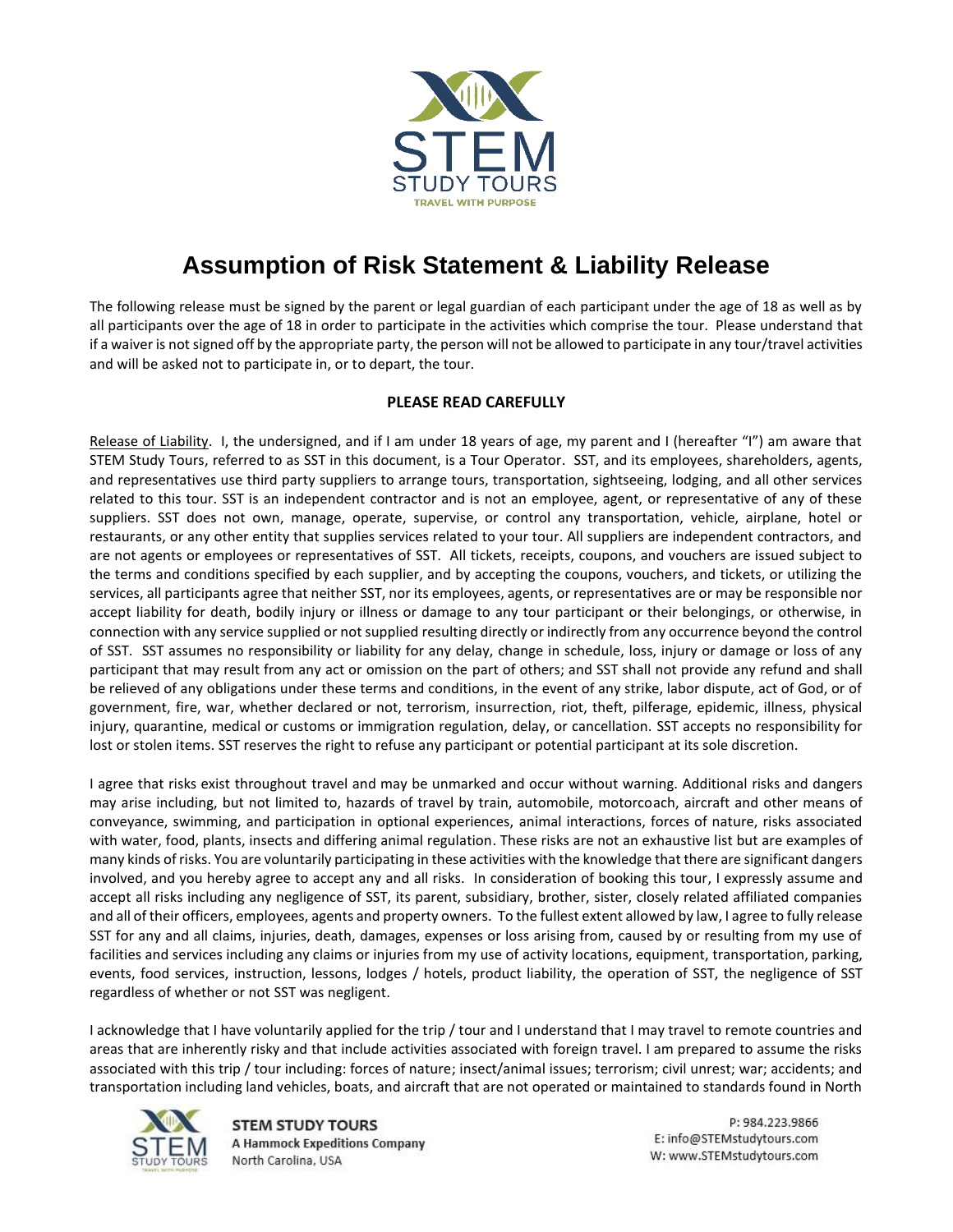America. I also assume risks associated with altitude, illness, disease, physical exertion, and alcohol consumption, knowing that access to evacuation and/or suitable medical supplies and support may not be available. By signing this document, I agree to take full responsibility for my own actions, safety and welfare, except for unanticipated events including injury, illness, emotional trauma, or death. I also understand that I will be a member of a group and will conduct myself in a way that will not endanger the group or myself. I understand that if I fraudulently represent myself as fit for this trip, I may be removed prior to or during the trip at my own expense.

Where the guest occupies a motorcoach seat fitted with a safety belt, neither SST nor the Operator nor its agents or cooperating organizations or service providers will be liable for any injury, illness or death or for any loss or damages or claims whatsoever arising from any accident or incident, if the safety belt is not being worn at the time of such an accident or incident. This exclusion and limitation of liability shall not be used to imply that the Operator or its agents or affiliated entities are liable in other circumstances.

Medical Treatment: I understand that SST has no responsibility to provide medical care to participants, and has made no offer or promise to do so. I authorize SST to obtain medical care on my behalf and/or to transport me to a medical facility, if necessary, and I hereby release SST from any and all liability arising from its obtaining medical care on my behalf or transporting me to a medical facility. I further agree to pay all costs associated with such care or transportation. Without limiting any of the foregoing, I expressly waive any claim that I or anyone on my behalf may bring against SST with regard to medical care and the provision or failure to provide such care.

Health and Safety: For the safety of our guests, SST reserves the right to request health information prior to travel and to exclude any participants it deems unfit for travel at its sole discretion.

Indemnity. To the fullest extent allowed by law, I agree to indemnify and hold SST harmless for any claims arising from my tour, the operation of the tour and from claims of others related to my "use of SST." My obligations include paying all attorneys' fees, costs, or judgments incurred by SST as a result of my obligations to indemnify or the breach of this agreement. I have read, agree, and understood the terms of this Agreement. I agree never to file a lawsuit against SST.

I hereby release and discharge SST and its agents and employees from and against any and all liability arising from my participation in the trip. I agree that this release will be legally binding upon myself, my heirs, successors, assigns and legal representatives; it being my intention to fully assume all risk of travel and to release SST from any and all liabilities to the maximum permitted by law.

\_\_\_\_\_\_\_\_\_\_\_\_\_\_\_\_\_\_\_\_\_\_\_\_\_\_\_\_ (Student & Parent Initials / Adult Participant initials)

Persons under the age of 18 ("minor") are required to have an authorized parent or legal guardian (hereinafter "Parent") read and sign this Agreement. To the fullest extent allowed by law, the Parent individually and on behalf of the minor has read, understood, and expressly agrees to all of the terms of this Agreement contained on all pages. The Parent agrees and acknowledges Parent's and minor's express assumption of risk, release of liability, indemnity and covenants not to sue SST.

The Parent releases all of their rights or claims against SST including wrongful death damages and agrees to indemnify SST for any other parent's claims even if SST is negligent. The Parent is solely responsible to explain and enforce all rules and to undertake all duties and responsibilities to educate, control and protect the minor(s) from all of the risks involved in travel. The Parent agrees to pay all medical bills and expenses incurred by the minor(s) and waives all rights of subrogation against SST. The Parent agrees to make all decisions concerning the minor's participation, "use of SST" and involvement in any activities.

Code of Conduct. Each traveling group will be required to sign off on a 'Code of Conduct Agreement' prior to travel. Although only the Tour Leader signature is required on the returned form, it is mandated that the Code of Conduct will be reviewed with all students, parents and staff prior to embarking on the tour. It will be the responsibility of the participant/parent to ensure that they have done so. Of particular importance is the final bullet which describes the process for behavioral issues and tour eviction. By signing below, the participant/parent acknowledges that they have seen, read in its entirety, understand and agree to all requirements shown in the Code of Conduct Agreement.



**STEM STUDY TOURS A Hammock Expeditions Company** North Carolina, USA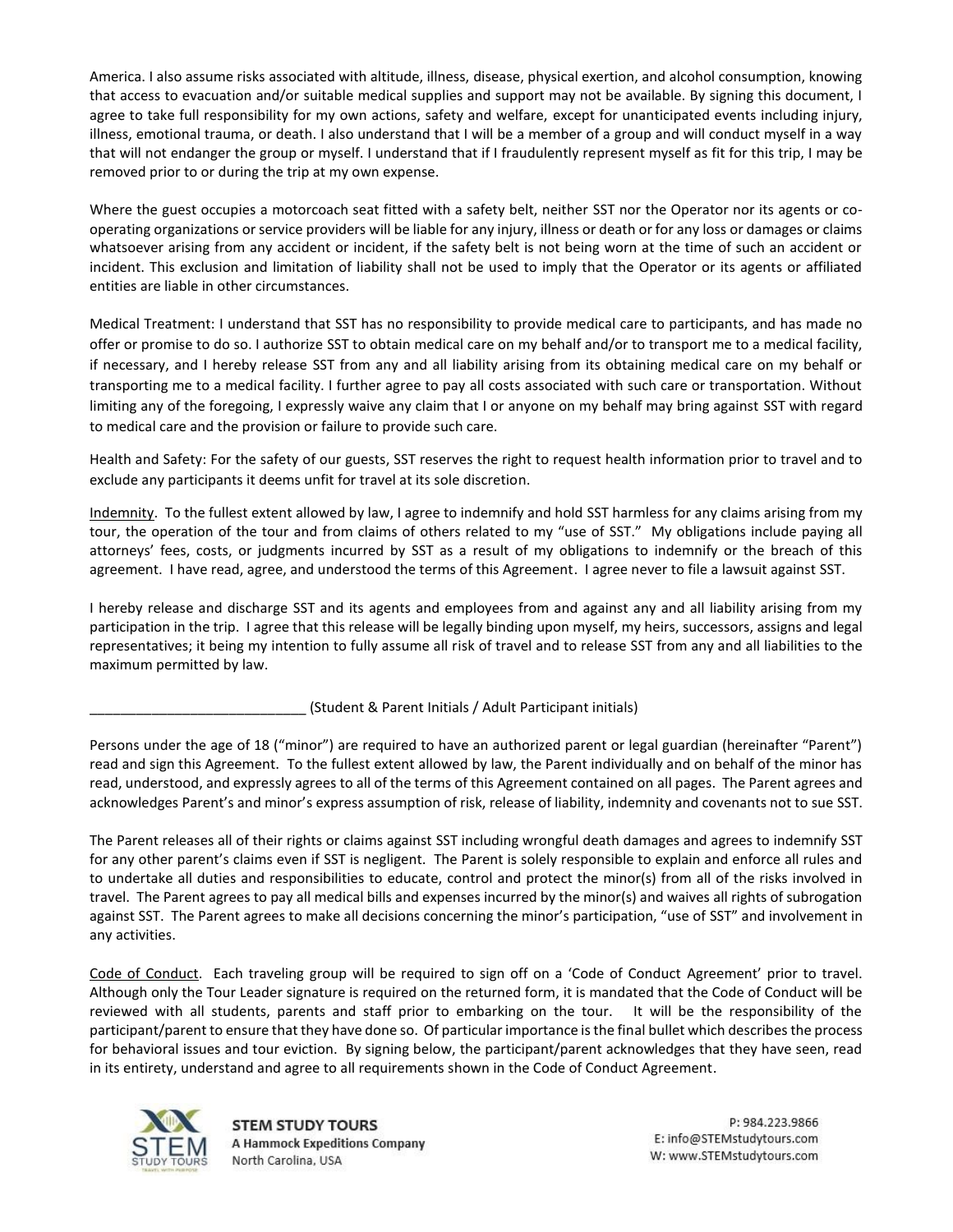You hereby accept responsibility for any damage or loss caused by you. Full payment for any such damage or loss (reasonably estimated if not precisely known) must be paid direct at the time to the accommodation owner or manager or other supplier. You must indemnify us for the full amount of any claim (also including legal costs) made against us. SST is not responsible for any costs incurred concerning a guest removed from a vacation/holiday. You agree not to hold SST or any of its related entities liable for any actions taken under this agreement.

Travel Protection Plan: **Group Trip Insurance is not included with your booking**. SST requires that each group/traveler purchase travel protection plans. Such plan at a minimum should cover Trip Cancellation or Interruption, Cancel for Any Reason, Medical Expense, Emergency Evacuation/Repatriation, and Baggage. Travel protection plans can help protect you in the event of loss of non-refundable trip deposits and payments that result from cancellation or trip interruption (due to a covered reason such as injury or illness before or during the trip). It also helps with reimbursement for medical emergency costs (including very costly medical evacuation costs), missed connections and baggage loss.

SST is not qualified to answer technical questions about the benefits, exclusions, and conditions of travel protection plans. SST cannot evaluate the adequacy of the prospective insured's existing insurance coverage. If you have any questions about your travel protection, call your insurer or insurance agent or broker.

Certain countries have a requirement for foreign visitors to have valid medical insurance on entry. SST cannot be held responsible for denied entry if a guest is unable to provide details to authorities of insurance or denial of entry for any reason.

Carrying inadequate travel protection plan coverage could result in the loss of your travel cost and/or require more money to correct the situation. You also acknowledge that without this coverage, there may be no way to recoup any losses, costs or expenses incurred. **If you choose to travel without adequate coverage, we will not be liable for any of your losses howsoever arising, for which trip protection plan coverage would otherwise have been available.**

Choice of Law. I agree that any dispute concerning, relating, or referring to this contract, brochures, or any other literature concerning my trip, or the trip itself shall be resolved exclusively in a court of competent jurisdiction in North Carolina. Such proceedings will be governed by North Carolina law without regard to conflicts of law principles. **The parties understand and agree that all claims must be brought within thirty (30) days following the completion of the tour. All claims brought more than thirty (30) days after the completion of the tour are forever waived and cannot be pursued in another forum.**

(Student & Parent Initials / Adult Participant initials)

KNOWING AND VOLUNTARY EXECUTION: I have carefully read and fully understand the contents and legal ramifications of this Agreement. I understand that this is a legally binding and enforceable contract and sign it of my own free will. I agree that if any portion is found to be void or unenforceable, the remaining portions shall remain in full force and effect. No additions, deletions or changes can be made to the release form, and signing it is a requirement for joining the trip.

BY SIGNING BELOW, THE UNDERSIGNED REPRESENTS AND WARRANTS THAT THEY HAVE THE AUTHORITY TO SIGN THIS WRITTEN AGREEMENT ON BEHALF OF ALL INDIVIDUALS WHOSE LEGAL RIGHTS THIS AGREEMENT CONTEMPLATES TO WAIVE.

*Print Name of Participant Signature Date*

## **Parent/Guardian MUST sign below if participant is under 18**

**\_\_\_\_\_\_\_\_\_\_\_\_\_\_\_\_\_\_\_\_\_\_\_\_\_\_\_\_\_\_\_\_ \_\_\_\_\_\_\_\_\_\_\_\_\_\_\_\_\_\_\_\_\_\_\_\_\_\_\_\_\_\_\_\_\_\_\_\_ \_\_\_\_\_\_\_\_\_\_\_\_\_\_**

**\_\_\_\_\_\_\_\_\_\_\_\_\_\_\_\_\_\_\_\_\_\_\_\_\_\_\_\_\_\_\_\_ \_\_\_\_\_\_\_\_\_\_\_\_\_\_\_\_\_\_\_\_\_\_\_\_\_\_\_\_\_\_\_\_\_\_\_\_ \_\_\_\_\_\_\_\_\_\_\_\_\_\_**

*Print Name of Parent/Guardian Signature Date*



**STEM STUDY TOURS** A Hammock Expeditions Company North Carolina, USA